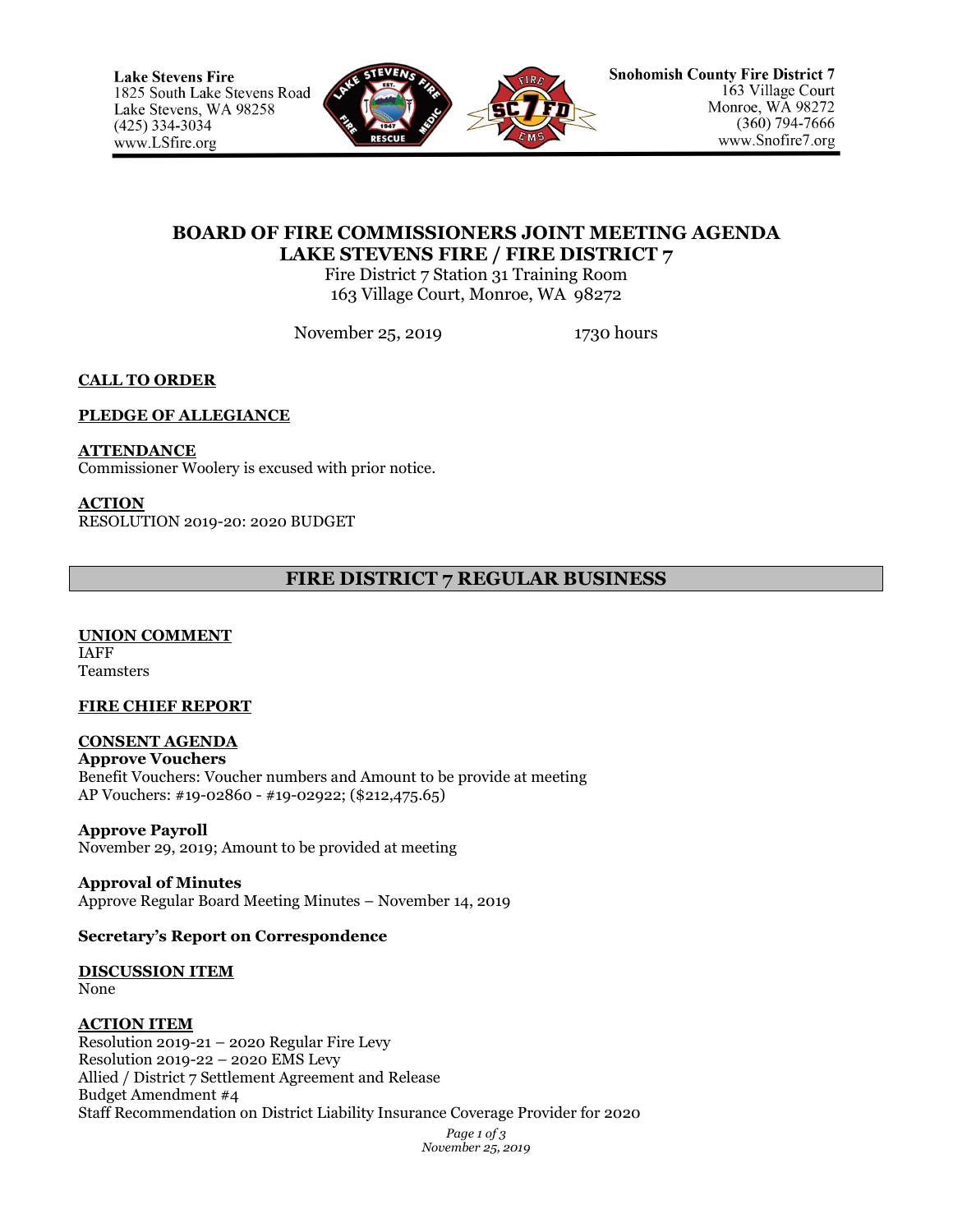

### **COMMISSIONER COMMITTEE REPORTS**

**Joint Fire Board with Mill Creek (Fay / Woolery / Waugh**): TBD / Mill Creek City Hall **Finance Committee (Waugh / Wells / Snyder):** November 20, 2019 – 13:00 / District 7 Admin Building **Policy Committee (Wells / Woolery / Schaub):** TBD / Admin Bldg. **Risk Management (Schaub):** November 18, 2019 – 19:00 / Snohomish Co. FD 22 **Labor/Management (Waugh / Wells / Fay):** TBD **Impact Bargaining – IAFF Local 2781 (Waugh, Wells, Fay)**: Wednesday November 21, 2019 – 1300/ Admin Bldg **Impact Bargaining – Teamsters (Wells)**: TBD **Shop Committee – (Snyder / Woolery / Fay**): Wednesday, November 20, 2019 – 18:00 / Admin Bldg **Strategic Plan Committee – (Fay / Schaub / Wells) Capital Facilities Committee - (Schaub / Snyder / Woolery)** Station 33 Station 72 Station 32 Station 76

### **OTHER MEETINGS ATTENDED**

**Snohomish County 911 (Waugh) Regional Coordination Leadership Meeting (Fay / Schaub / Wells):** Wednesday December 4, 2019 – 09:00 / Sta 31 – Training Room **Sno-Isle Commissioner Meeting:** Thursday, December 5, 2019 – 19:30 – Station 31 / Kelly Fox will be the presenter.

#### **OLD BUSINESS**

## **CALL ON COMMISSIONERS**

#### **EXECUTIVE SESSION**

 $RCW$  42.30.110(1)(g) – Staff Contract

# **LAKE STEVENS FIRE REGULAR BUSINESS**

## **ADDITIONAL AGENDA ITEMS**

#### **MINUTES**

Minutes 19-10-29 Minutes 19-10-30 Minutes 19-11-14

#### **FINANCIAL REPORT**

Investment Report Vouchers Expense Line Item Review Summary & Reports Resolution 2019-12 LSF Fire Ordinance 2020 Resolution 2019-13 LSF EMS Ordinance 2020 2020 Levy Certification

> *Page 2 of 3 November 25, 2019*